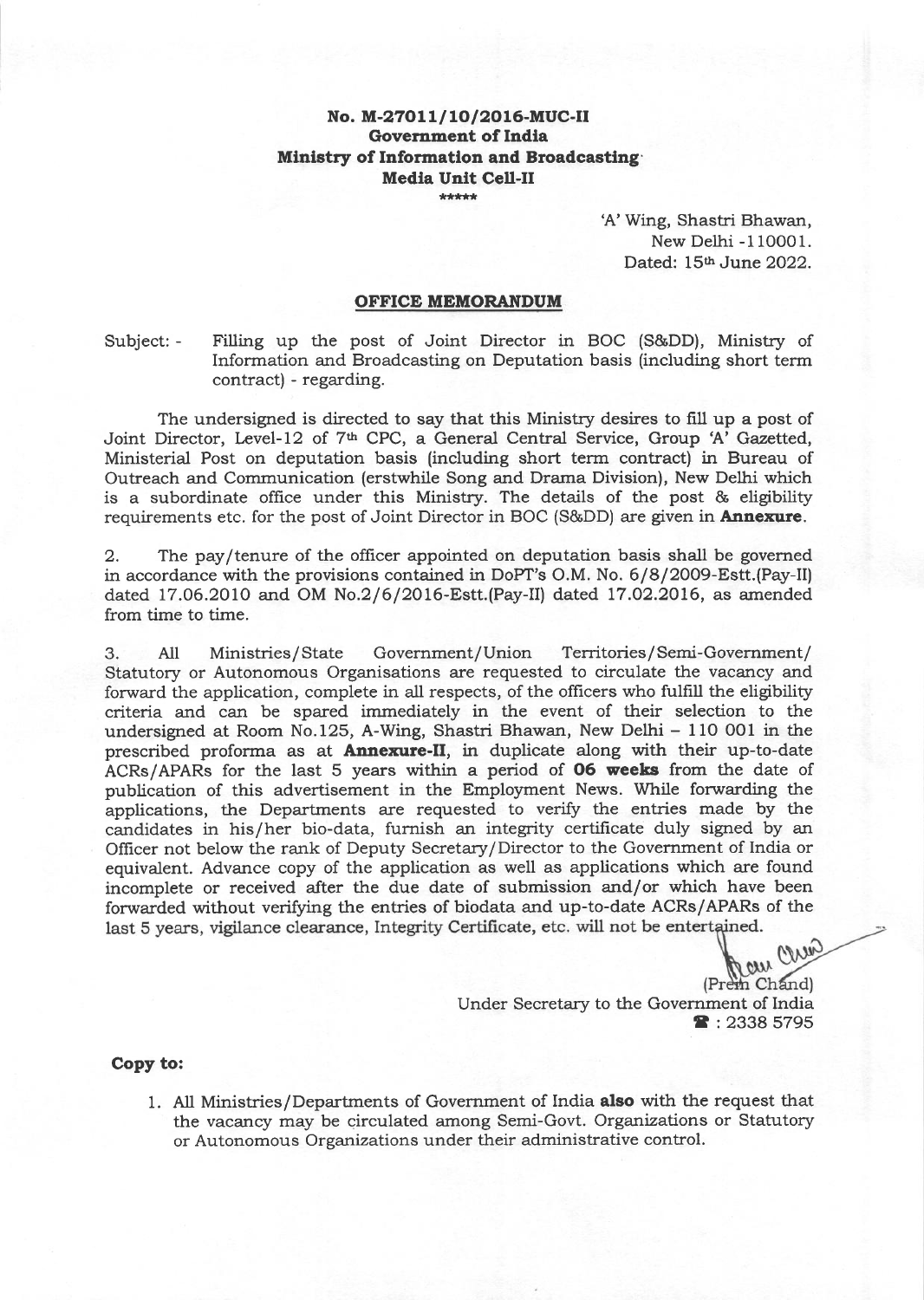- 2. Chief Secretaries/Administrators of all States/Union Territories also with the request that the vacancy may be circulated among all the concerned Semi-Govt. Organisations or Autonomous including Departments Organisations under their administrative control.
- 3. All the Media Heads of the Ministry of Information and Broadcasting with the request that the vacancy may be circulated among all the officers.
- 4. Secretary, Union Public Service Commission, Dholpur House, New Delhi.
- 5. Principal Director General, BOC with the request to get the vacancy advertised in the Employment News at the earliest.
- 6. NIC,  $M/\overline{o}$  I&B, Shastri Bhawan with a request to upload the same on the website of the Ministry of Information and Broadcasting.
- 7. Guard file.

Reau Clubs (Prem Chand)

■:2338 6199

Under Secretary to the Government of India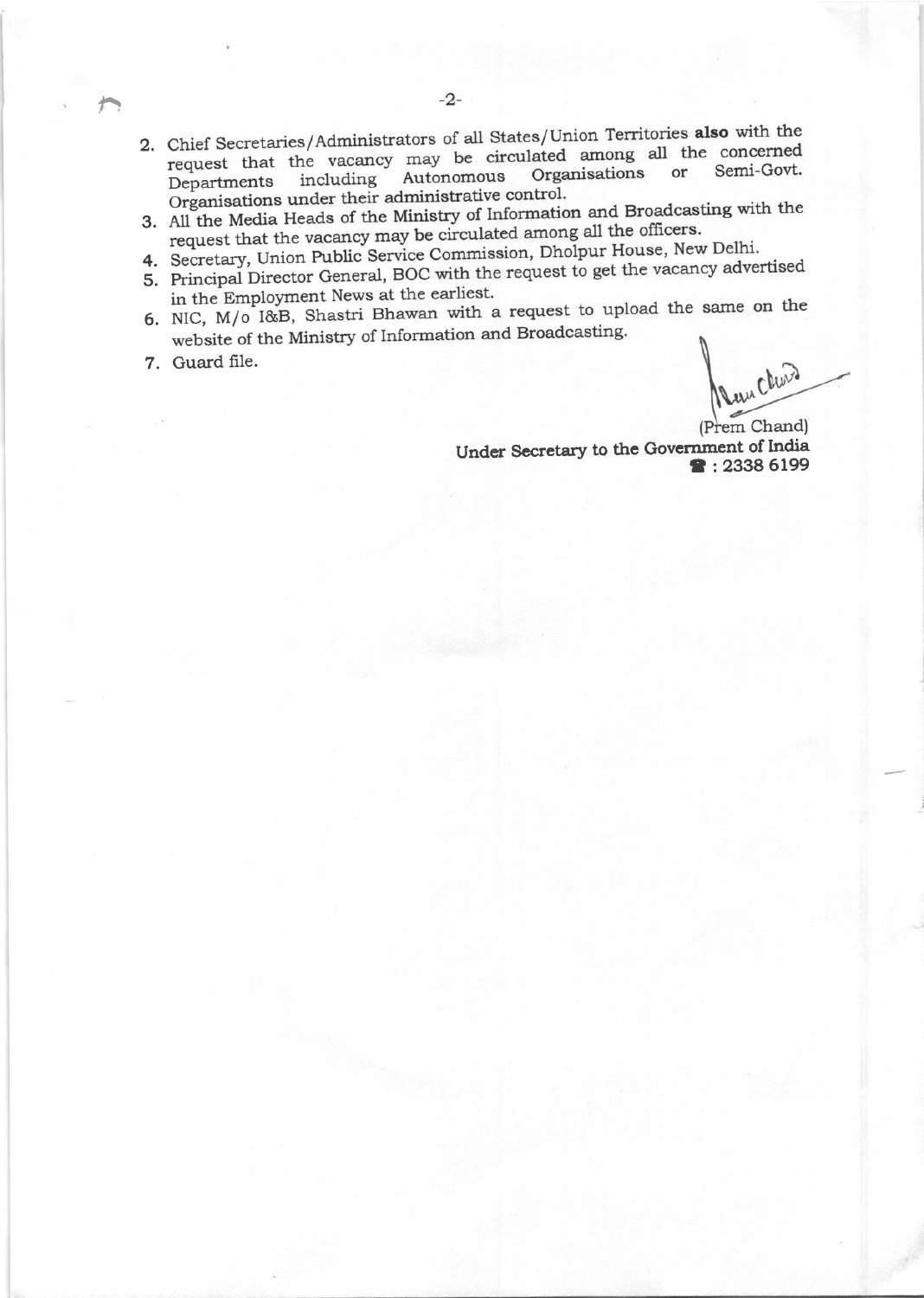### ANNEXURE-I

## Details of the post:

| (i)  | Designation and its classification: | Joint Director<br>(General Central Service, Group<br>'A', Gazetted, Ministerial) |
|------|-------------------------------------|----------------------------------------------------------------------------------|
| (ii) | Scale of pay                        | : Level-12 of $7th$ CPC                                                          |
|      |                                     |                                                                                  |

(iiil Office

Bureau of Outreach & Communication (BOC), Ministry of Information and Broadcasting, Soochna Bhawan, CGO Complex, New Delhi.

(iv) Place of present posting New Delhi

## Eligibility conditions:-

Officers of the Central or State Government or Union Territory Administrations or Semi-Government; Statutory or Autonomous Organizations

- A) i) holding analogous posts on regular basis;
	- ii) with five years regular service in pay level-11 as per  $7<sup>th</sup>$  CPC or equivalent; and
- B) Possessing the educational qualification and experience as under:

#### Essential:

- a) Degree of a recognized University or equivalent;
- b) Seven years' experience in production of plays, ballets opera, folk theatrical forms and management of theatrical troupes; and
- c) Knowledge of modern theatre techniques, stage crafts, trends in contemporary theatre India's cultural heritage and exploitation of mass media for publicity programmes.
- Note 1: The qualifications are relaxable at the discretion of the Union Public Service Commission in case of candidates otherwise well qualified.

 $....2/-$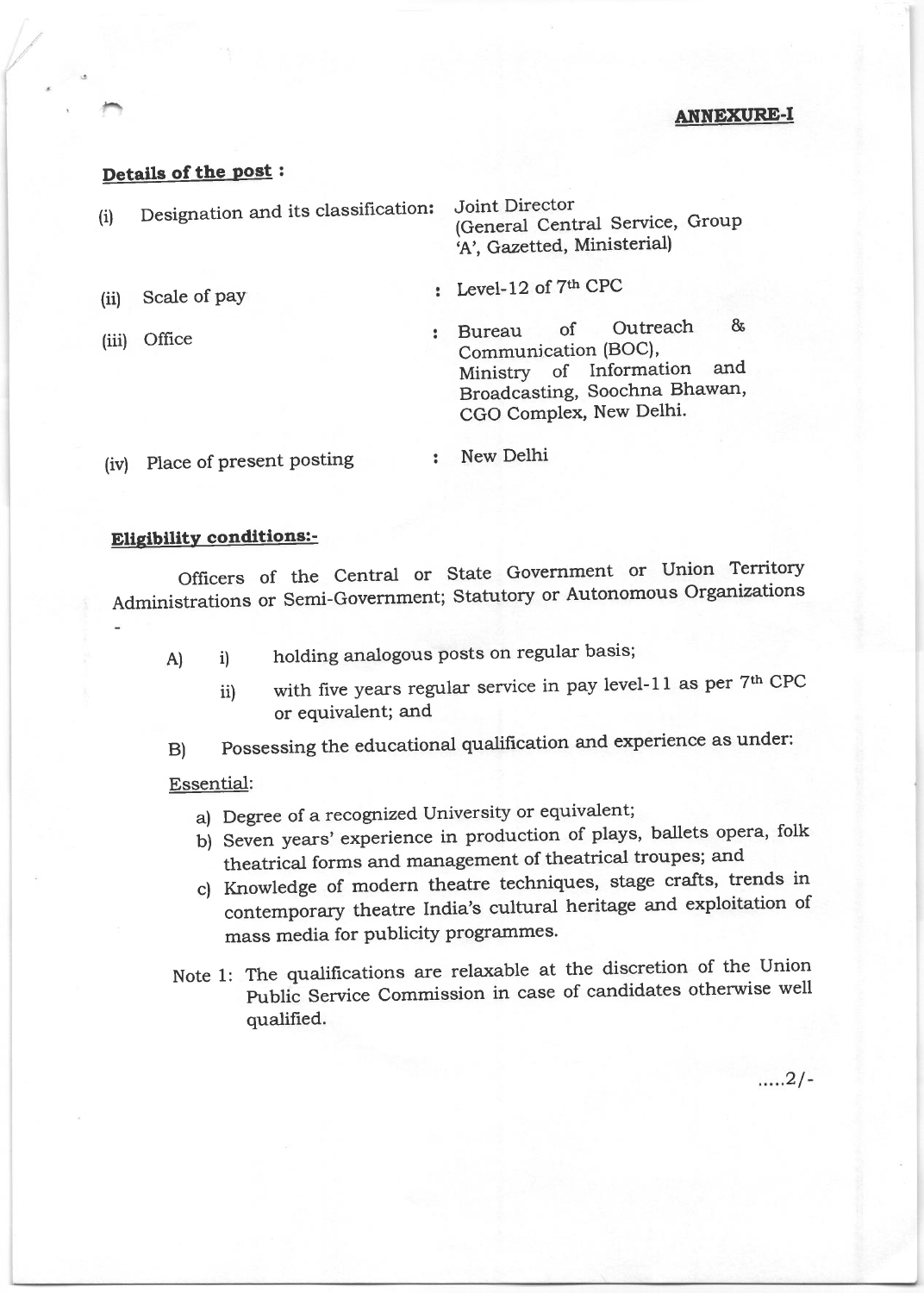Note 2: The qualification regarding experience is relaxable at the discretion of the Union Public Service Commission in the case of candidates belonging to Scheduled Castes and Scheduled Tribes, if at any stage of selection, the Union Public Service Commission is of the opinion that sufficient number of candidates from these communities possessing the requisite experience are not likely to be available to fill up the vacancies reserved for them.

## Desirable:

- a) Diploma in dramatics from a recognised institution;
- b) Experience of playwriting for stage, radio or television on cinematic production;
- c) Working knowledge of Hindi

tt!t\*t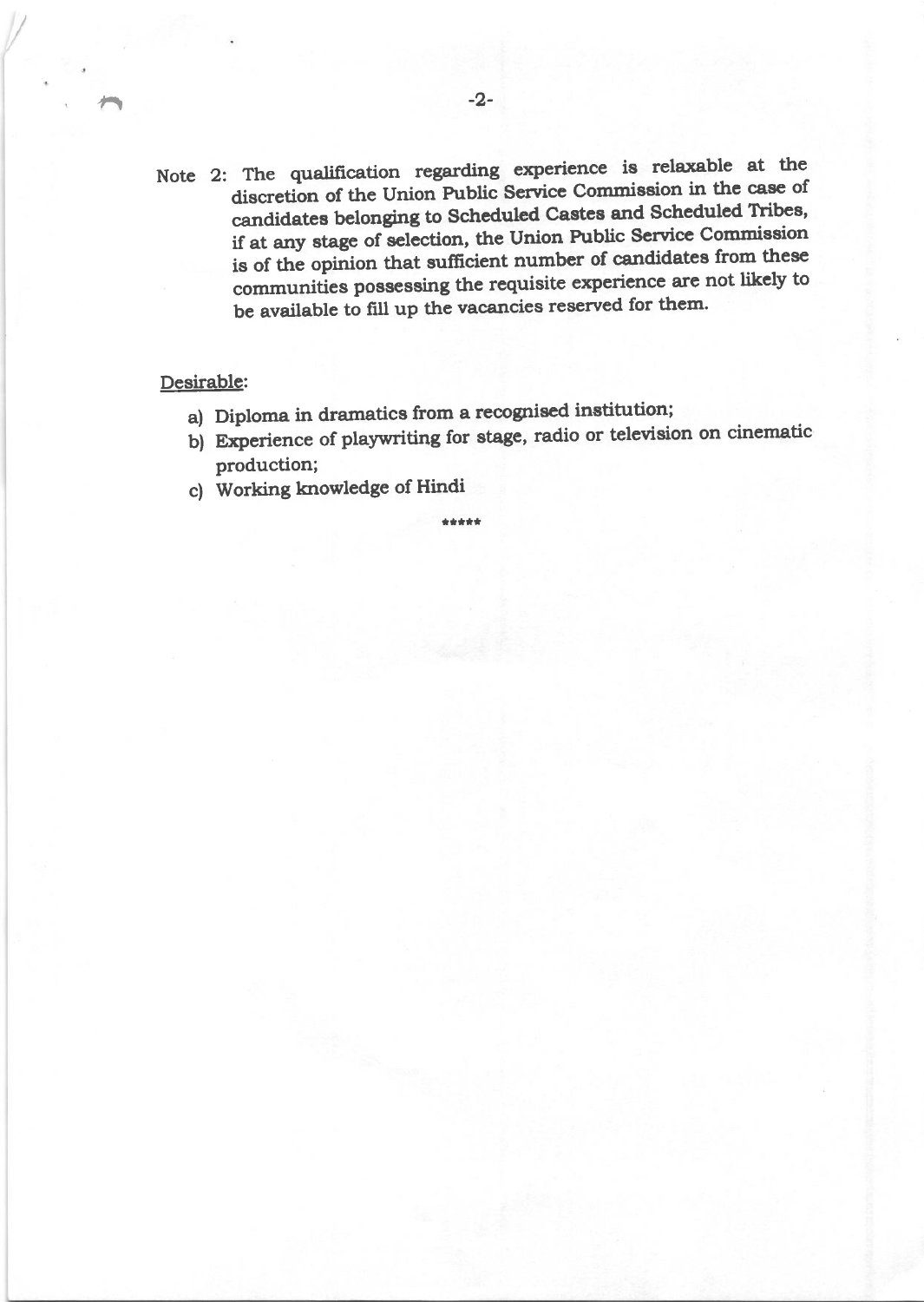# **BIO-DATA/CURRICULUM VITAE PROFORMA**

| 1.                                                 | Name and Address (in Block Letters)                                                                                                                                                        |                                                                                      |                                  |                                                  |                  |                      |                         |              |  |
|----------------------------------------------------|--------------------------------------------------------------------------------------------------------------------------------------------------------------------------------------------|--------------------------------------------------------------------------------------|----------------------------------|--------------------------------------------------|------------------|----------------------|-------------------------|--------------|--|
| $\overline{2}$ .                                   | Date of Birth (in Christian era):                                                                                                                                                          |                                                                                      |                                  |                                                  |                  |                      |                         |              |  |
| $\overline{3}$ .                                   | (i) Date of entry into service                                                                                                                                                             |                                                                                      |                                  |                                                  |                  |                      |                         |              |  |
|                                                    | (ii)Date of retirement under Central/State                                                                                                                                                 |                                                                                      |                                  |                                                  |                  |                      |                         |              |  |
|                                                    | <b>Government Rules</b>                                                                                                                                                                    |                                                                                      |                                  |                                                  |                  |                      |                         |              |  |
| 4.                                                 | <b>Educational Qualifications</b>                                                                                                                                                          |                                                                                      |                                  |                                                  |                  |                      |                         |              |  |
| Whether Educational and other qualifications<br>5. |                                                                                                                                                                                            |                                                                                      |                                  |                                                  |                  |                      |                         |              |  |
|                                                    | required for the post are satisfied. (If any                                                                                                                                               |                                                                                      |                                  |                                                  |                  |                      |                         |              |  |
|                                                    | has<br>qualification                                                                                                                                                                       | been                                                                                 | treated                          | <b>as</b>                                        |                  |                      |                         |              |  |
|                                                    | equivalent to the one prescribed in the                                                                                                                                                    |                                                                                      |                                  |                                                  |                  |                      |                         |              |  |
|                                                    | Rules, state the authority for the same)                                                                                                                                                   |                                                                                      |                                  |                                                  |                  |                      |                         |              |  |
|                                                    |                                                                                                                                                                                            |                                                                                      |                                  |                                                  |                  |                      |                         |              |  |
|                                                    | Qualifications/Experience required as                                                                                                                                                      |                                                                                      |                                  | the<br>by<br>Qualifications/Experience possesses |                  |                      |                         |              |  |
|                                                    | the<br>mentioned<br>in                                                                                                                                                                     |                                                                                      |                                  | officer                                          |                  |                      |                         |              |  |
|                                                    | advertisement/vacancy circular                                                                                                                                                             |                                                                                      |                                  |                                                  |                  |                      |                         |              |  |
|                                                    | <b>Essential</b>                                                                                                                                                                           |                                                                                      |                                  | <b>Essential</b>                                 |                  |                      |                         |              |  |
|                                                    | A) Qualification                                                                                                                                                                           |                                                                                      |                                  | A) Qualification                                 |                  |                      |                         |              |  |
|                                                    | <b>B)</b> Experience                                                                                                                                                                       |                                                                                      |                                  | <b>B)</b> Experience                             |                  |                      |                         |              |  |
|                                                    |                                                                                                                                                                                            |                                                                                      |                                  |                                                  |                  |                      |                         |              |  |
|                                                    | <b>Desirable</b>                                                                                                                                                                           |                                                                                      |                                  | <b>Desirable</b>                                 |                  |                      |                         |              |  |
|                                                    | A) Qualification                                                                                                                                                                           |                                                                                      |                                  |                                                  | A) Qualification |                      |                         |              |  |
|                                                    | <b>B)</b> Experience                                                                                                                                                                       |                                                                                      |                                  | <b>B</b> ) Experience                            |                  |                      |                         |              |  |
|                                                    |                                                                                                                                                                                            |                                                                                      |                                  |                                                  |                  |                      |                         |              |  |
| 6.                                                 | Please state clearly whether in the light                                                                                                                                                  |                                                                                      |                                  |                                                  |                  |                      |                         |              |  |
|                                                    | of entries made by you above, you                                                                                                                                                          |                                                                                      |                                  |                                                  |                  |                      |                         |              |  |
|                                                    | Essential<br>requisite<br>the<br>meet                                                                                                                                                      |                                                                                      |                                  |                                                  |                  |                      |                         |              |  |
|                                                    | Qualifications and work experience of                                                                                                                                                      |                                                                                      |                                  |                                                  |                  |                      |                         |              |  |
|                                                    | the post.                                                                                                                                                                                  |                                                                                      |                                  |                                                  |                  |                      |                         |              |  |
|                                                    |                                                                                                                                                                                            |                                                                                      |                                  |                                                  |                  |                      |                         |              |  |
| 7.                                                 | Details of employment, in chronological order. Enclose a separate sheet, duly authenticated                                                                                                |                                                                                      |                                  |                                                  |                  |                      |                         |              |  |
|                                                    | by your signature, if the space below is insufficient:                                                                                                                                     |                                                                                      |                                  |                                                  |                  |                      |                         |              |  |
|                                                    |                                                                                                                                                                                            |                                                                                      |                                  | To                                               | Pay,             | Pay                  | Nature of Duties (in    |              |  |
|                                                    | Office/Institution                                                                                                                                                                         | Post                                                                                 | From                             |                                                  |                  | and<br>Band          | detail)                 | highlighting |  |
|                                                    |                                                                                                                                                                                            | held on                                                                              |                                  |                                                  |                  | Grade<br>Pay         | experience required for |              |  |
|                                                    |                                                                                                                                                                                            | regular                                                                              |                                  |                                                  |                  | Pay<br>(Basic        | the post applied for    |              |  |
|                                                    |                                                                                                                                                                                            | basis                                                                                |                                  |                                                  | with             | Pay                  |                         |              |  |
|                                                    |                                                                                                                                                                                            |                                                                                      |                                  |                                                  |                  | level as per         |                         |              |  |
|                                                    |                                                                                                                                                                                            |                                                                                      |                                  |                                                  |                  | 7 <sup>th</sup> CPC) |                         |              |  |
|                                                    |                                                                                                                                                                                            |                                                                                      |                                  |                                                  |                  |                      |                         |              |  |
|                                                    |                                                                                                                                                                                            |                                                                                      |                                  |                                                  |                  |                      |                         |              |  |
|                                                    |                                                                                                                                                                                            |                                                                                      |                                  |                                                  |                  |                      |                         |              |  |
|                                                    |                                                                                                                                                                                            |                                                                                      |                                  |                                                  |                  |                      |                         |              |  |
|                                                    |                                                                                                                                                                                            |                                                                                      |                                  |                                                  |                  |                      |                         |              |  |
|                                                    |                                                                                                                                                                                            | *Important: Pay-band and Grade pay (Basic Pay with Pay level as per 7th CPC) granted |                                  |                                                  |                  |                      |                         |              |  |
|                                                    | under ACP/MACP are personal to the officer and therefore, should not be mentioned. Only                                                                                                    |                                                                                      |                                  |                                                  |                  |                      |                         |              |  |
|                                                    | Pay-Band and Grade Pay/Pay scale (Basic Pay with Pay level as per 7th CPC) of the post                                                                                                     |                                                                                      |                                  |                                                  |                  |                      |                         |              |  |
|                                                    | held on regular basis to be mentioned. Details of CP/MACP with present Basic Pay with Pay<br>level as per 7 <sup>th</sup> CPC where such benefits have been drawn by the Candidate, may be |                                                                                      |                                  |                                                  |                  |                      |                         |              |  |
|                                                    |                                                                                                                                                                                            |                                                                                      |                                  |                                                  |                  |                      |                         |              |  |
|                                                    | indicated as below:                                                                                                                                                                        |                                                                                      |                                  |                                                  |                  |                      |                         |              |  |
|                                                    | Office/Institution                                                                                                                                                                         |                                                                                      | Pay, Pay Band and Grade Pay      |                                                  |                  | From                 | To                      |              |  |
|                                                    |                                                                                                                                                                                            |                                                                                      | (Basic Pay with Pay level as per |                                                  |                  |                      |                         |              |  |
|                                                    |                                                                                                                                                                                            | 7 <sup>th</sup> CPC)                                                                 |                                  |                                                  |                  |                      |                         |              |  |
|                                                    |                                                                                                                                                                                            |                                                                                      |                                  |                                                  |                  |                      |                         |              |  |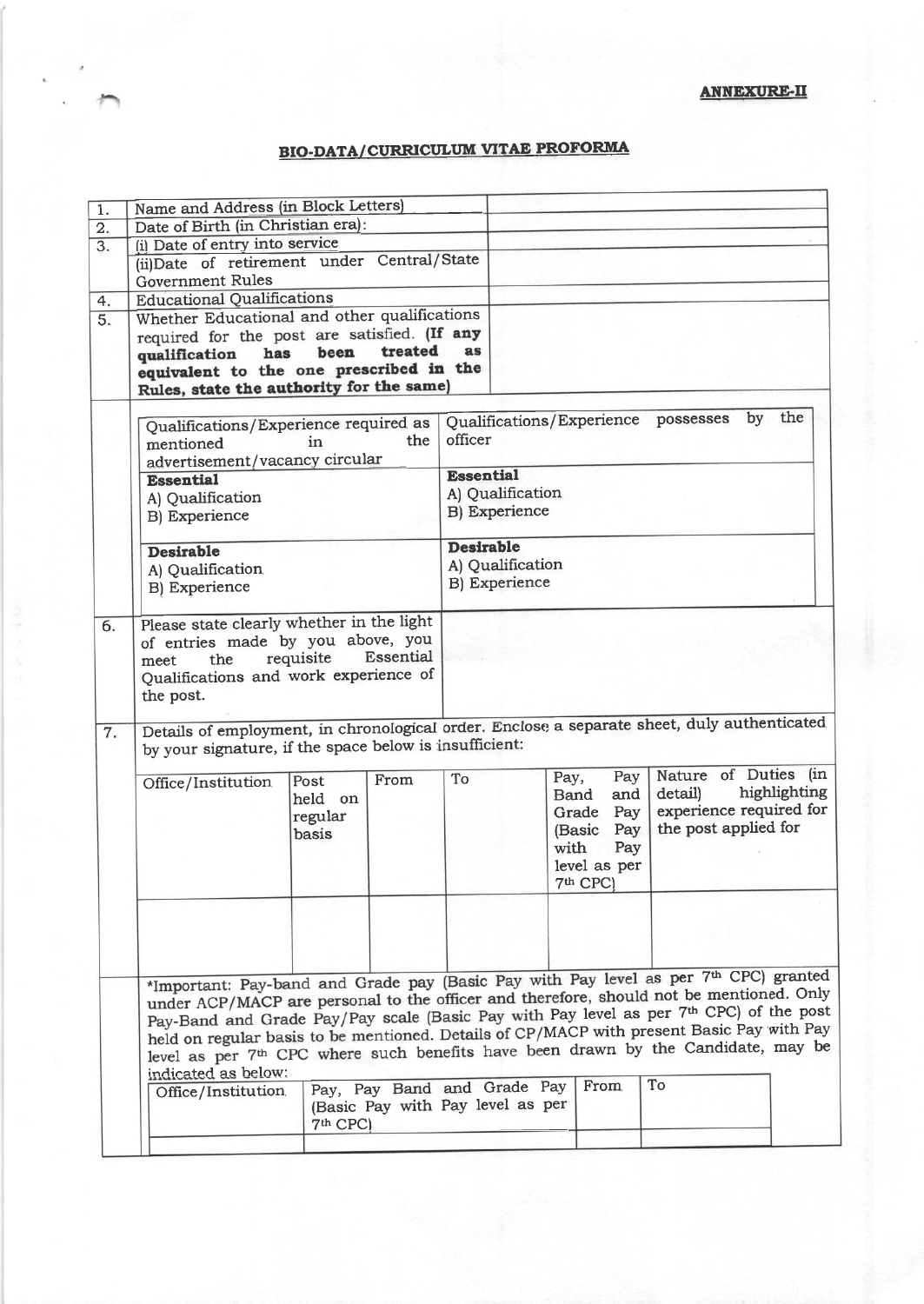| Temporary or Quasi-Permanent or Permanent                                                                                                                                                                                                                                                               |                      | Nature of present employment i.e. Ad-hoc or                 |                                                                     |                                            |                                                                                                                   |
|---------------------------------------------------------------------------------------------------------------------------------------------------------------------------------------------------------------------------------------------------------------------------------------------------------|----------------------|-------------------------------------------------------------|---------------------------------------------------------------------|--------------------------------------------|-------------------------------------------------------------------------------------------------------------------|
| In case the present employment is held on<br>deputation/contract basis, please state -                                                                                                                                                                                                                  |                      |                                                             |                                                                     |                                            |                                                                                                                   |
| The date of<br>(a)<br>initial<br>appointment                                                                                                                                                                                                                                                            |                      | (b) Period of appointment<br>on deputation/contract         | Name<br> C <br>parent<br>organization<br>which<br>applicant belongs | of the<br>$of\ddot{\text{f}}$<br>to<br>the | d) Name of the<br>post and Pay of<br>the post held in<br>substantive<br>capacity in the<br>parent<br>organization |
| 9.1 Note: In case of Officers already on deputation, the applicants<br>officers<br>such<br>of<br>cadre/Department<br>Clearance and Integrity certificate.                                                                                                                                               | should<br>along with | the parent<br>by<br>forwarded<br>Cadre Clearance, Vigilance |                                                                     |                                            |                                                                                                                   |
| 9.2 Note: Information under Column 9(c) & (d) above must be given<br>in all cases where a person is holding a post on deputation outside<br>the cadre/organization but still maintaining a lien in his parent<br>cadre/organization                                                                     |                      |                                                             |                                                                     |                                            |                                                                                                                   |
| If any post held on Deputation in the past by<br>the applicant, date of return from the last<br>deputation and other details.                                                                                                                                                                           |                      |                                                             |                                                                     |                                            |                                                                                                                   |
| Additional details about present employment:<br>Please state whether working under (indicate<br>the name of your employer against the<br>relevant column)<br>a) Central Government<br>b) State Government<br>c) Autonomous Organization<br>d) Government Undertaking<br>e) Universities<br>Others<br>fì |                      |                                                             |                                                                     |                                            |                                                                                                                   |
| Please state whether you are working in the<br>same Department and are in the feeder grade<br>or feeder to feeder grade.<br>Are you in Revised Scale of Pay? If yes, give<br>the date from which the revision took place                                                                                |                      |                                                             |                                                                     |                                            |                                                                                                                   |
| and also indicate the pre-revised scale<br>Total emoluments per month now drawn                                                                                                                                                                                                                         |                      |                                                             |                                                                     |                                            |                                                                                                                   |
| <b>Basic Pay</b>                                                                                                                                                                                                                                                                                        | CPC                  | Pay level as per 7th                                        | <b>Total Emoluments</b>                                             |                                            |                                                                                                                   |
|                                                                                                                                                                                                                                                                                                         |                      |                                                             |                                                                     |                                            |                                                                                                                   |
| In case the applicant belongs to an Organization which is not following the Central<br>15<br>Government Pay scales, the latest salary slip issued by the Organization showing the<br>following details may be enclosed                                                                                  |                      |                                                             |                                                                     |                                            |                                                                                                                   |
|                                                                                                                                                                                                                                                                                                         |                      | Dearness<br>relief/other                                    | Pay/interim<br>Allowances,                                          |                                            | <b>Total Emoluments</b>                                                                                           |
|                                                                                                                                                                                                                                                                                                         |                      | Basic pay with Scale of Pay<br>and rate of increment        |                                                                     | etc. (with break-up details)               |                                                                                                                   |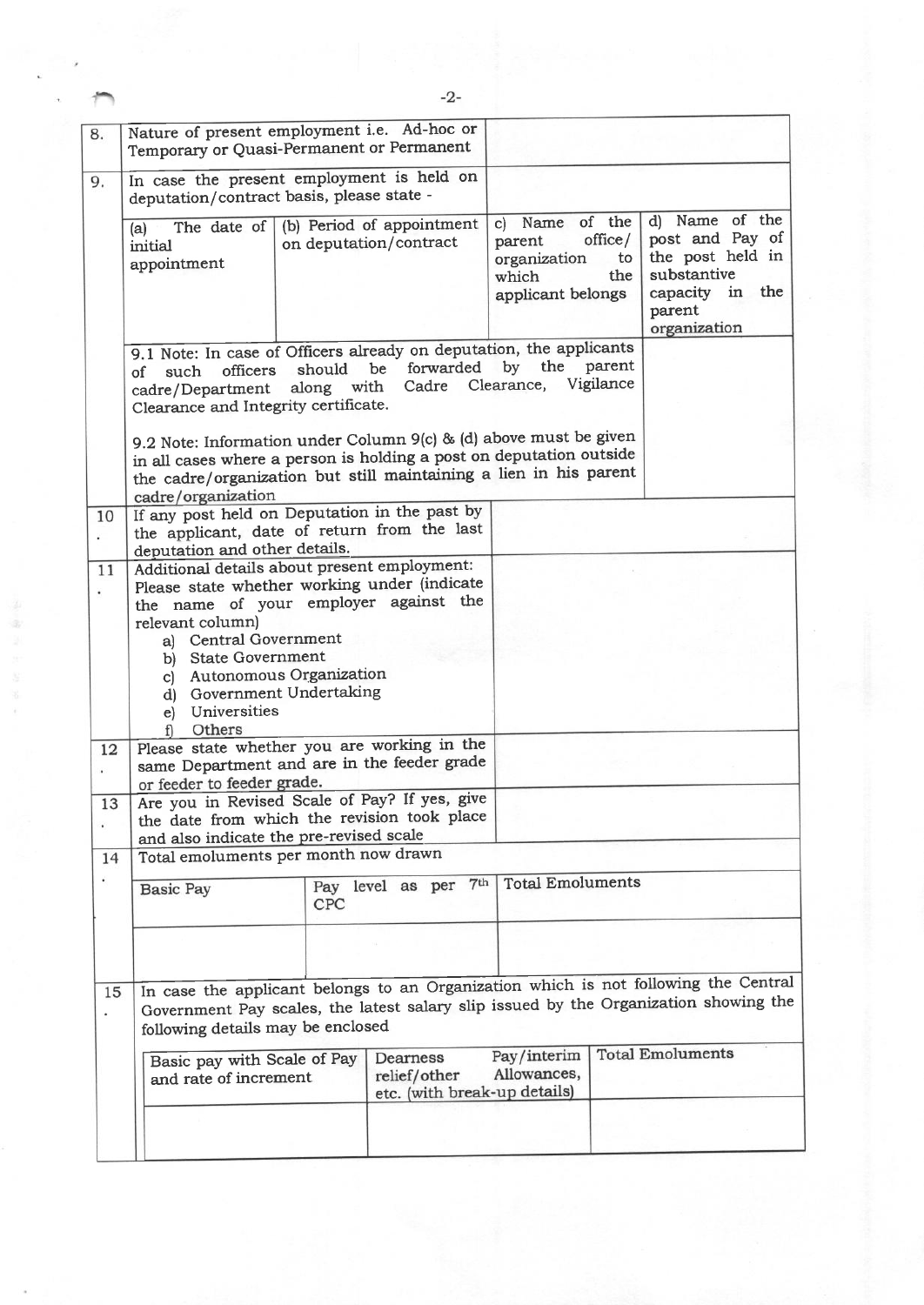| 16<br>.A.<br>16 | Additional information, if any, relevant to the<br>post you applied for in support of your<br>suitability for the post.<br>(This among other things may provide<br>information with regard to (i) additional<br>(ii) professional<br>qualifications<br>academic<br>training and (iii) work experience over and<br>the<br>Vacancy<br>in<br>prescribed<br>above<br>Circular/Advertisement)<br>(Note: Enclose a separate sheet, if the space is<br>insufficient)<br>Achievements:                                                                 |  |
|-----------------|------------------------------------------------------------------------------------------------------------------------------------------------------------------------------------------------------------------------------------------------------------------------------------------------------------------------------------------------------------------------------------------------------------------------------------------------------------------------------------------------------------------------------------------------|--|
| .B.             | The candidates are requested to indicate<br>information with regard to:<br>(i) Research publications and reports and<br>special projects<br>(ii) Awards/Scholarships/Official Appreciation<br>professional<br>the<br>with<br>Affiliation<br>(iii)<br>bodies/institutions/societies and;<br>(iv) Patents registered in own name or<br>achieved for the organization<br>(v) Any research/innovative measure involving<br>official recognition<br>(vi) any other information<br>(Note: Enclose a separate sheet, if the space is<br>insufficient) |  |
| 17              | Please state whether you are applying for<br>deputation (ISTC)/Absorption/Re-employment<br>Central/State<br>under<br>Basis.# (Officers<br>eligible<br>for<br>only<br>Governments<br>are<br>"Absorption". Candidates of non-Government<br>Organizations are eligible only for Short Term<br>Contract)                                                                                                                                                                                                                                           |  |
|                 | of 'STC'/'Absorption'/'Re-<br>option<br>$#$ (The<br>employment' are available only if the vacancy<br>circular specially mentioned recruitment by<br>"STC" or "Absorption" or "Re-employment")                                                                                                                                                                                                                                                                                                                                                  |  |
| 18              | Whether belongs to SC/ST                                                                                                                                                                                                                                                                                                                                                                                                                                                                                                                       |  |

-3-

I that the respect of Essential Qualification/work Experience submitted by the win also be assessed by<br>the Selection Committee at the time of selection for the post. The information/details provided by me are correct and true to the best of my knowledge and no material fact having a bearing on my selection has been suppressed/withheld.

(Signature of the candidate)

Address.....

Date\_